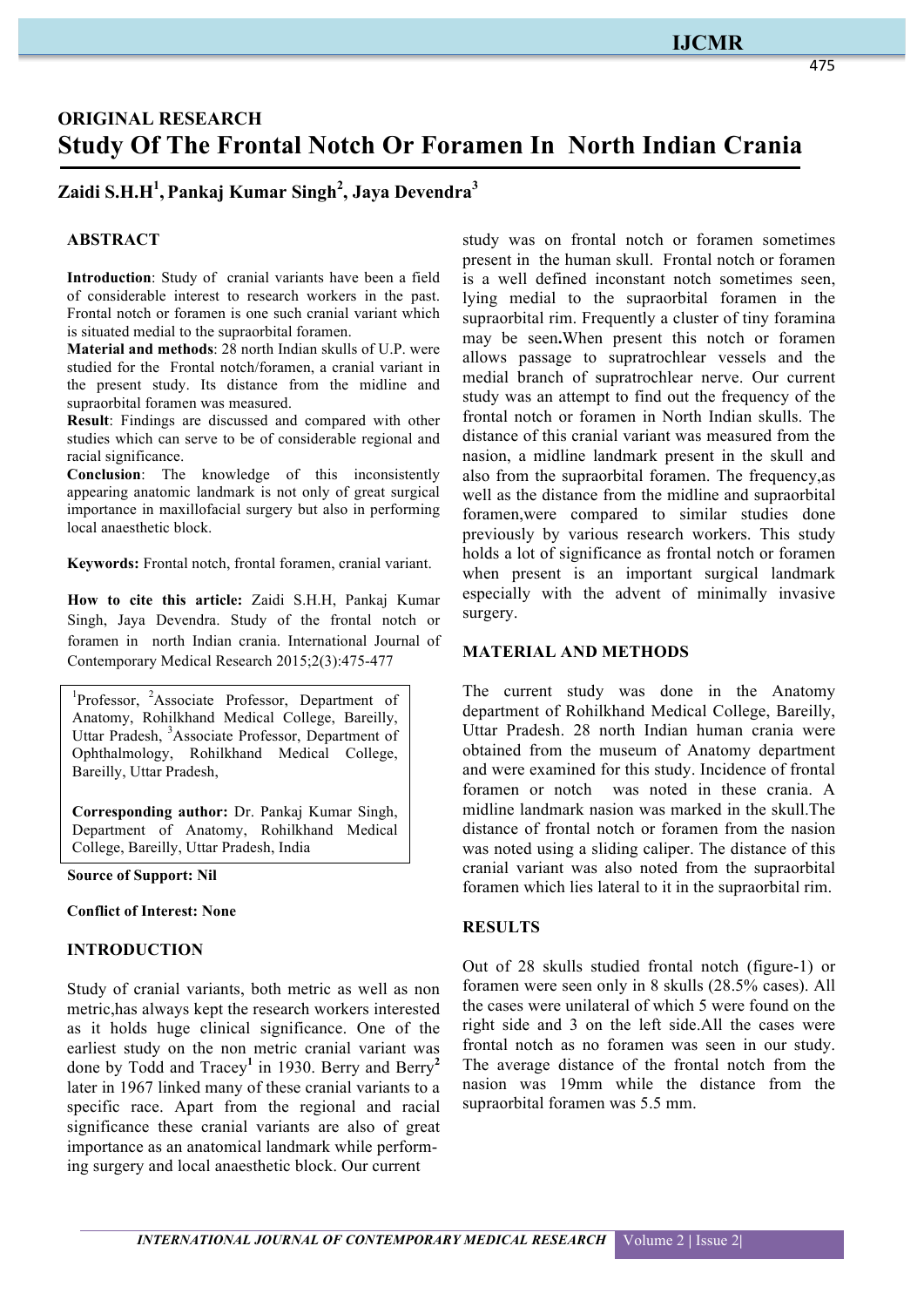| Egypt<br>(summed) | <b>Nigeria</b><br>(Ashanti) | Palestine<br>(Lachish) | Palestine<br>(Modern) | India<br>(Punjab) | <b>Burma</b> | <b>North</b><br>America<br>(British)<br>Columbia) | South<br>America<br>(Peru) | Our<br>study<br>(U.P)<br><b>North</b> |
|-------------------|-----------------------------|------------------------|-----------------------|-------------------|--------------|---------------------------------------------------|----------------------------|---------------------------------------|
| 250<br>Skulls     | 56<br><b>Skulls</b>         | 54<br><b>Skulls</b>    | 18<br><b>Skulls</b>   | 53<br>skulls      | 51<br>skulls | 50<br>skulls                                      | 53<br>skulls               | India<br>28<br>skulls                 |
| 32.2%             | $30.4\%$                    | 18.5%                  | 21%                   | 32%               | 32.4%        | 40%                                               | 45.3%                      | 28.5%                                 |

**Table-1:** (Berry<sup>12</sup>-1975) Frontal foramen or notch

### **DISCUSSION**

Cranial variants have aroused the curiosity of anatomists for many decades. One of the earliest case reported was by Le Double. **<sup>3</sup>** It was Wood Jones**<sup>4</sup>** however who first proposed that the differing incidences of these minor variants which occurred in different races might be useful in anthropological studies. Laughlin & Jorgensen**<sup>5</sup>** was the first to put this idea in practice.This work is concerned with description of the frontal notch or foramen as well as determining the racial and regional incidence of this important cranial variant.



**Figure-1:** Frontal notch / foramen

While like most other variants, the cranial variant hardly merits any description in anatomical literature beyond being refered to as rare and occasionally found, nevertheless a few of them have been utilized as anthropological markers as shown by Brothwell**<sup>6</sup>** . Berry and Berry**<sup>2</sup>** was strongly of the opinion that majority of the cranial variant resulted from normal developmental process having a strong genetic predisposition. However Moller-christensen and Sandison**<sup>7</sup>** , Roche**<sup>8</sup>** and Dorsey**<sup>9</sup>** were from a different school of thought that postulated that some variants are consequences of disease or other extrinsic influences.The frequency of any particular variant is more or less constant in a given race and is somewhat similar in related races. Chambellan<sup>10</sup> seems to have been first to suggest the possibility of using such traits as anthropological characters.Russel**<sup>11</sup>** used the data gathered on a number of skull variants to good effect in comparing the various population groups of America.A similar but more systemic comparision of the far eastern group was undertaken by Woodjones.**<sup>4</sup>**

Berry and Berry**<sup>12</sup>** made a special study of non metrical human cranial variations including frontal foramen or notch. His findings are given in the table-1 and are compared to our study of incidence of frontal notch in north Indian crania. The morphometric measurement of the frontal notch or foramen was more recently conducted by Saylem et al<sup>13</sup>. In our study it was observed that frontal foramen or notch was present in 28.5% of crania (table -1). Hence the current study provides valuable data from U.P. the largest state of India, and compares the same with data of different global regions. The distance of the notch from the nasion in our study was about 21 mm which was in accordance to the finding of Saylem et al who found it to be 20.24mm . The distance from the laterally lying supraorbital foramen was 5.5 mm while Saylem et al found it to be 4.99mm.

## **CONCLUSION**

The anatomy of the supraorbital region is of importance to not only the maxillofacial surgeons but also to the anaesthetists in giving local blocks , since the supraorbital nerve passes through the supraorbital foramen and the medially lying frontal notch or foramen allows passage to the supratrochlear nerve. Injury to these nerves have in past resulted in hypoaesthesia or anaesthesia of the forehead, subgaleal haematoma and necrosis of forehead flap. Our study is aimed at throwing more light at the anatomy of this region along with the possible variations that might be encountered.

#### **REFERENCES**

- 1. Todd TW and Tracy B. Racial features in American Negro cranium. American Journal of Physical Anthropology 1930;15: 53-110
- 2. Berry AC and Berry RJ. Epigenetic variation in the human cranium. Journal of Anatomy 1967;101:361-380
- 3. Le Double A.F.(1903) Variations des Os du Crane, Paris:Vigot 400
- 4. Wood-jones F.The non-metrical morphological characters of the skull as Criteria for racial diagnosis.I.II.III. Journal of Anatomy 1930-31; 65:179-195,368-378,438-445.